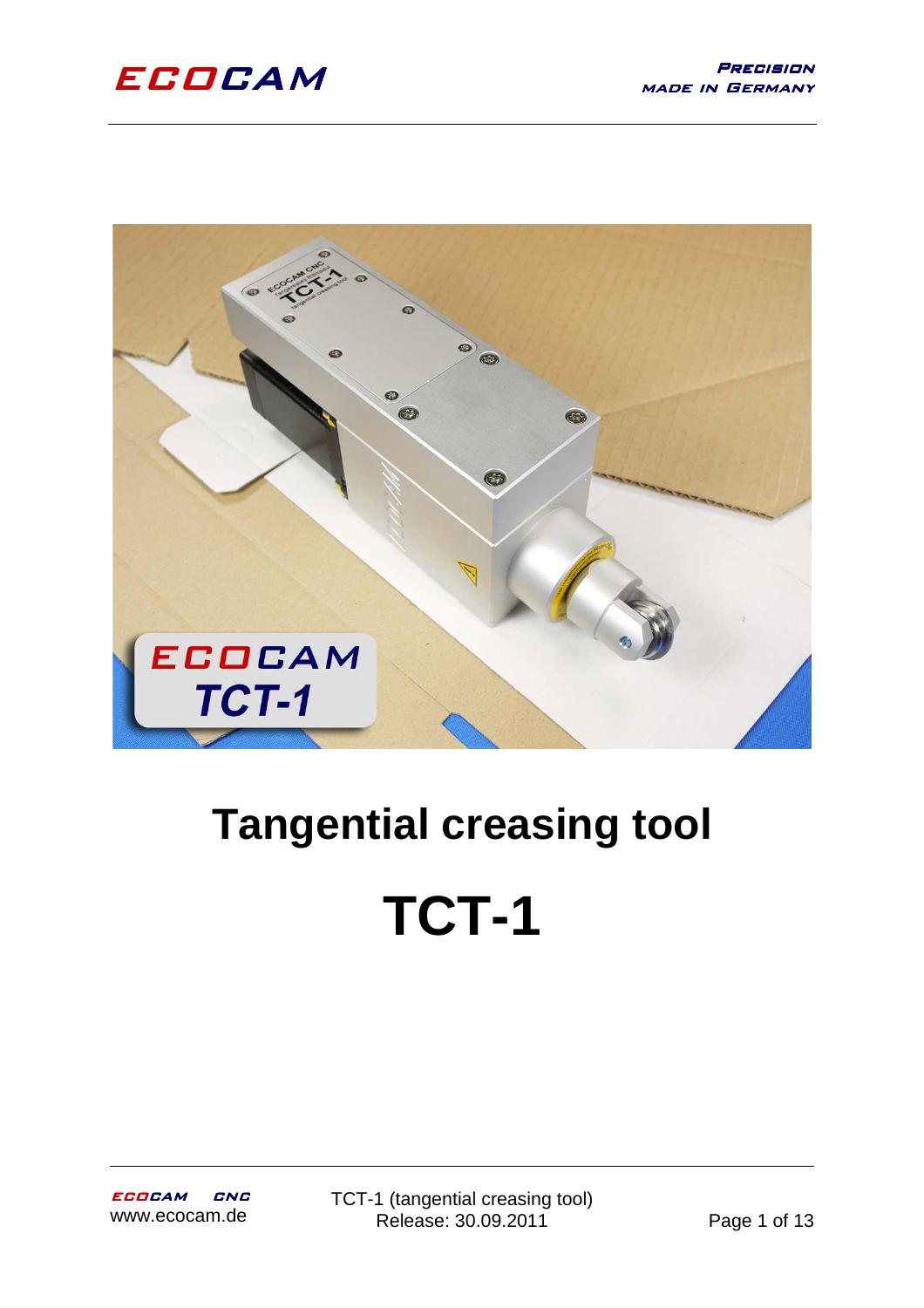

# **Content**

|--|

| 1. | <b>General remarks</b>           |                                                      | 3               |
|----|----------------------------------|------------------------------------------------------|-----------------|
| 2. | <b>Operation and maintenance</b> |                                                      | 4               |
|    | 2.1                              | Fixation of the processed material                   | 4               |
|    | 2.2                              | Mounting the processing unit                         | 4               |
|    | 2.3                              | Mounting the tool holder and the creasing wheel      | 4               |
|    | 2.4                              | Reference run and alignment of the creasing<br>wheel | 5               |
|    | 2.5                              | Maintenance                                          | 6               |
| 3. | <b>Technical specifications</b>  |                                                      | 7               |
| 4. | <b>Connector assignment</b>      |                                                      | 8               |
|    | 4.1                              | Remarks to the connector assignment                  | 10              |
|    | 4.2                              | Stepper motor specifications                         | 11              |
| 5. |                                  | <b>Accessories</b>                                   | 12 <sup>2</sup> |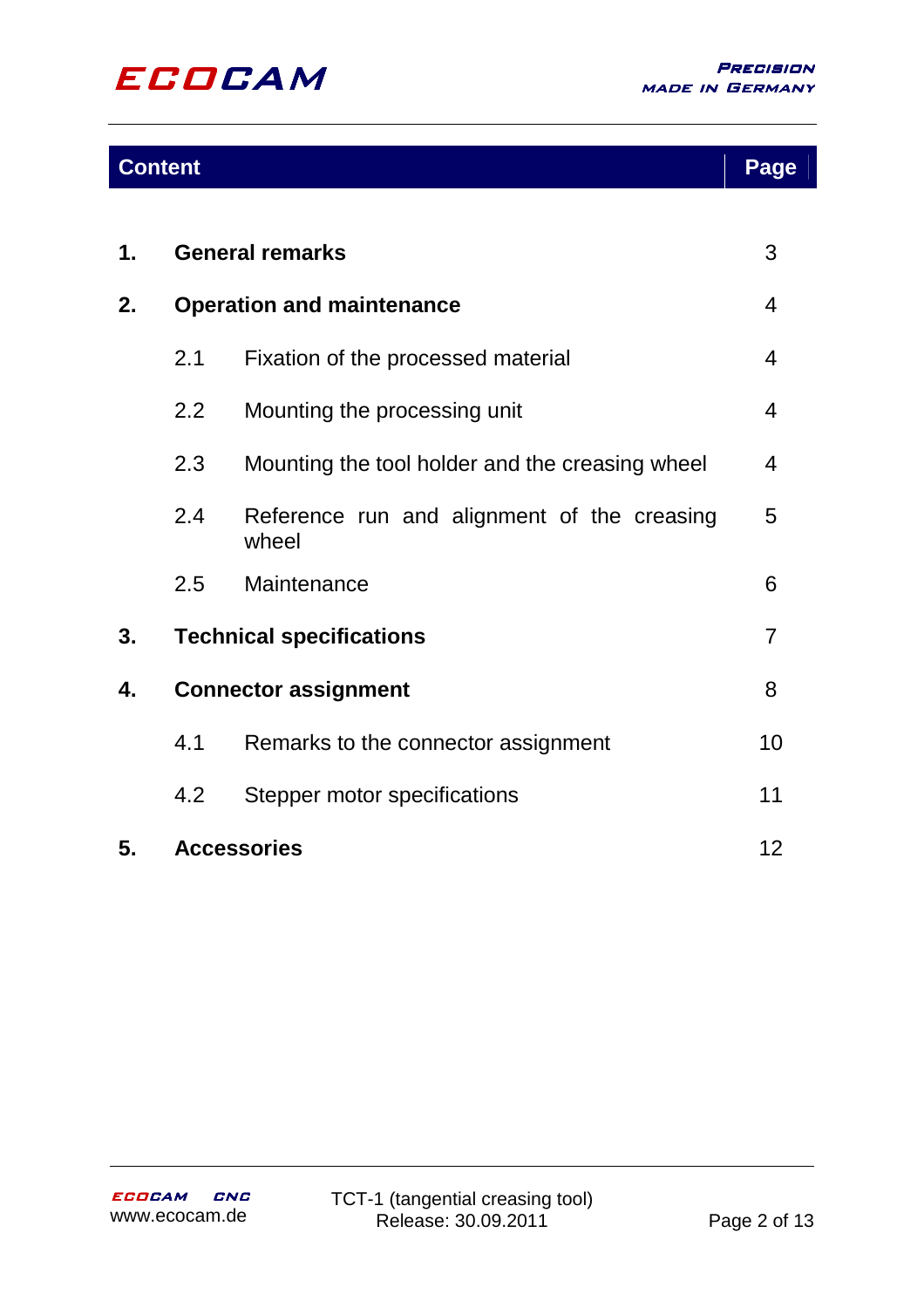# **1. General remarks**

The TCT-1 is a processing unit for CNC-machines that is generally designed to crease cardboard, corrugated cardboard and thin polypropylene material. Nevertheless it´s finally up to the user to test the machinability of respective materials. It´s not possible to assure the processability of certain materials because of the wide variety of applications.

The TCT-1 is a processing unit that is designed for the operation on a CNC machine with a closed and safety controlled working space. The manual usage of the unit is not allowed.

## **Important security advise !**



The TCM-3 is intended to be used as a single component within a complete machining system. It is delivered as an incomplete unit that is not able to operate without a specified stepper or servo motor driver. It is strictly forbidden to operate the unit without implementing all necessary safety regulations.

The combination of the cutting unit and the machining system has to be done by an expert only. It is not allowed to put the unit in operation before all necessary and required country-specific safety regulations have been observed and checked carefully.

Only the operator of the facility (i.e. machining system) is responsible for observing all relevant safety regulations.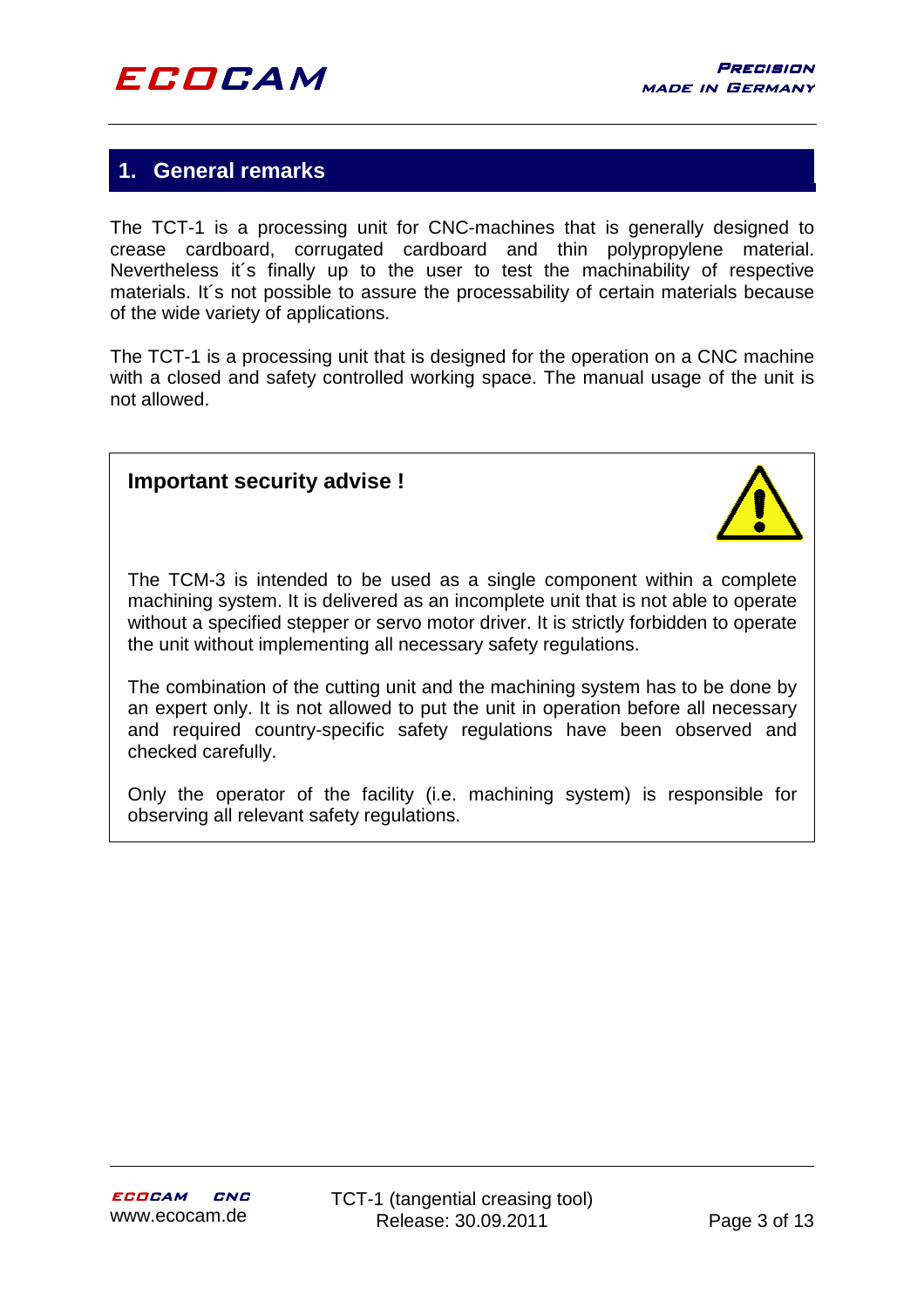# **2. Operation and maintenance**

#### **2.1 Fixation of the material to be processed**

The TCT-1 can be used for creasing various materials. It is necessary to fix the material on the processing board. In most cases it is essential to use a vacuum table in combination with a special air-permeable mat (Art.-No. 230200).

#### **2.2 Mounting the processing unit**

The processing unit can be installed to the machining system similar to a conventional milling motor because of its 43mm clamp collar. It is strictly required to observe the machine builders mounting instructions to prevent the unit from loosening or turning out of position.

#### **2.3 Mounting the tool holder and the creasing wheel**

The tool holder has to be mounted to the 16mm axis carefully. A headless screw fixes it on the Weldon-surface. The creasing wheel itself is inserted in the slot of the tool holder fixed by a cylinder head screw.

The processing unit is designed for using specialized creasing wheels. Any other or additional employment is not according to the intended use.

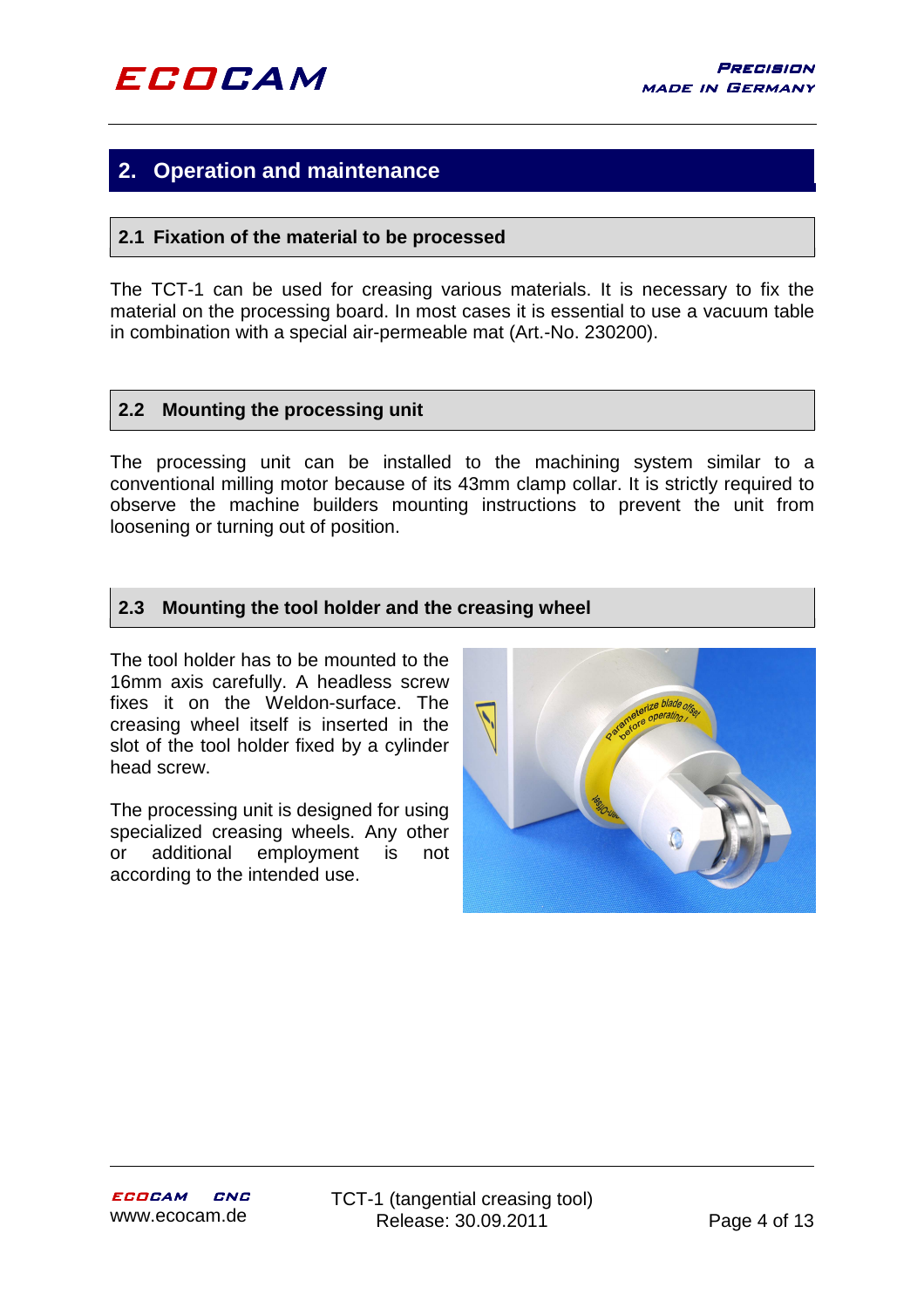## **Important security advise !**



The blades may only be replaced if it is ensured that no actuator or drive motor of the processing system or the machining system can move. Therefore it is necessary to shut off the machining system or to remove the processing unit mechanically and electrically. It is strongly advised to observe the safety regulations of the respective machine manufacturer.

There is a high risk of injury to hands and fingers.

#### **2.4 Reference run and alignment of the creasing wheel**

Before using the tool it is required to perform a reference run of the machining system to ensure that the wheel is adjusted to the creasing direction. In most cases it is necessary to parameterize an offset.

This is a function of the respective machine control. For example, proceed as follows:

- 1. Do a reference run to the internal switch of the processing unit.
- 2. Check the wheel´s position.
- 3. If the creasing wheel is not yet adjusted to the correct direction, it is necessary to parameterize an offset for the rotating axis of the processing unit.

#### **Warning !**



If the creasing wheel is not adjusted correctly by an offset value several components could be damaged seriously (e.g. the work piece, the cutting mat, the creasing wheel, the machining system or the processing unit).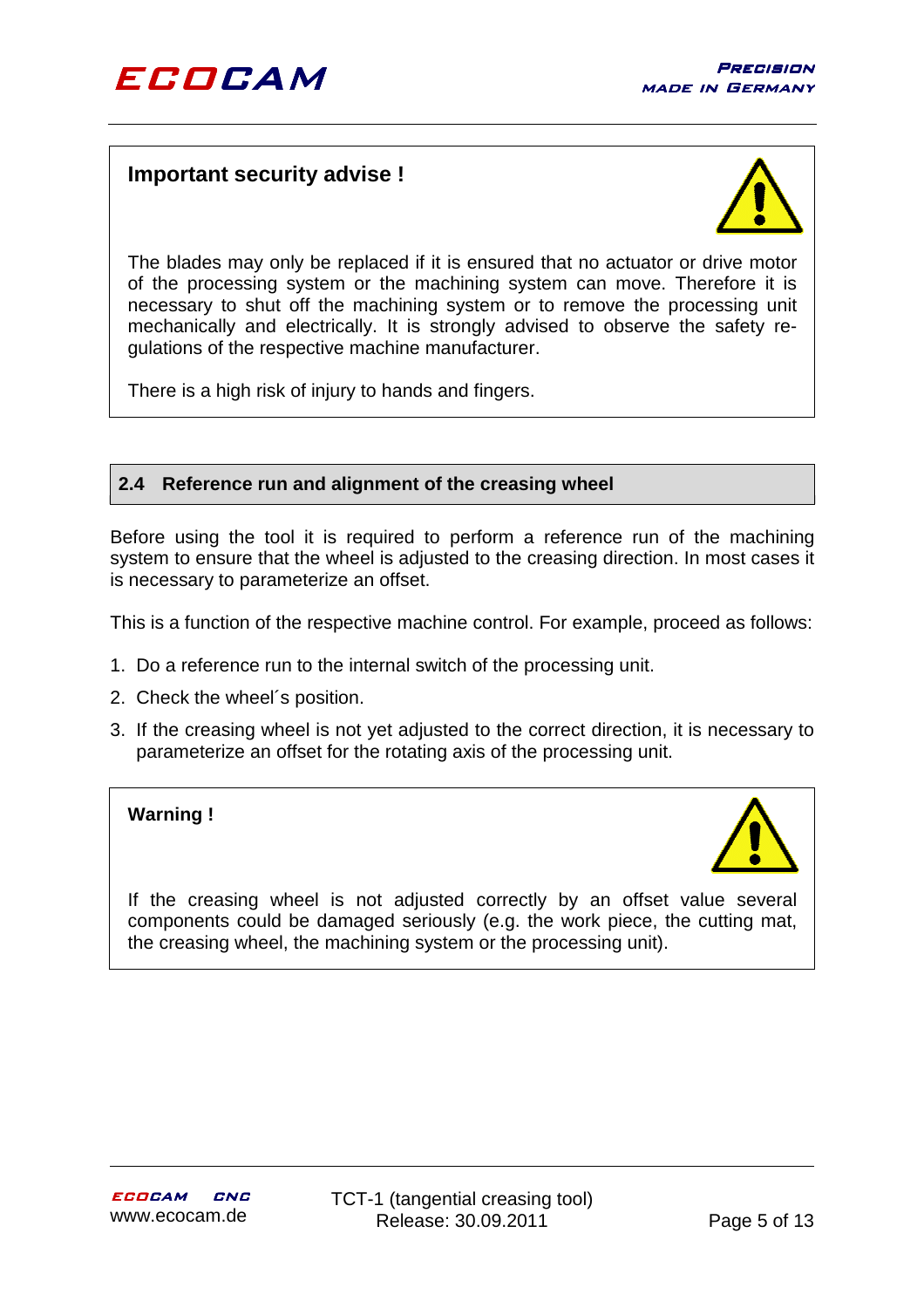

#### **2.5 Maintenance**

The processing unit has to be checked and cleaned periodically. Blunt wheels have to be replaced immediately, since they negative affect the processing results, increase the load on the kinematics and shorten the lifetime of wear parts.

#### **Warning !**



Before carrying out any maintenance work it is necessary to ensure that no actuator or drive motor of the processing system or the machining system can move. Therefore it is essential to shut off the machining system or to remove the processing unit mechanically and electrically. It is strongly advised to observe the safety regulations of the respective machine manufacturer. There is a high risk of injury because of moving parts and sharp creasing wheels.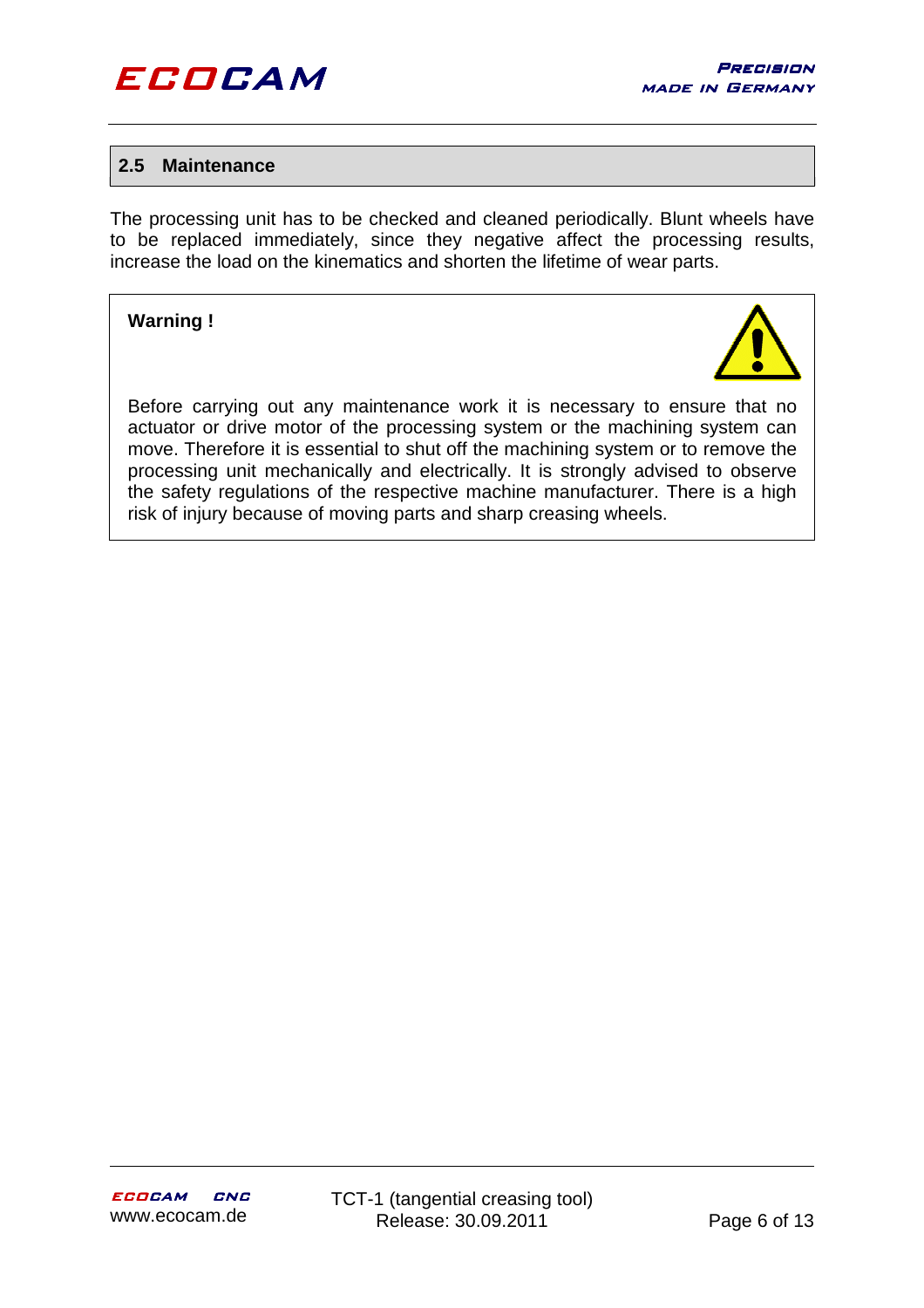

# **3. Technical specifications**

|                                                                    | <b>Tangential creasing tool TCT-1</b>                                                    |                                                                  |  |
|--------------------------------------------------------------------|------------------------------------------------------------------------------------------|------------------------------------------------------------------|--|
|                                                                    | stepper motor                                                                            | servomotor                                                       |  |
| Height approx.                                                     | 192 mm                                                                                   | 219 mm                                                           |  |
| Width approx.                                                      | 58 mm                                                                                    |                                                                  |  |
| Depth approx.                                                      | 86 mm                                                                                    |                                                                  |  |
| Distance from center<br>clamp collar to back<br>side of body appr. | $29 \text{ mm}$                                                                          |                                                                  |  |
| Weight (approx.)                                                   | 2.500g                                                                                   |                                                                  |  |
| Diameter of clamp<br>collar                                        | 43 mm                                                                                    |                                                                  |  |
| <b>Tool holder</b>                                                 | 16 mm-h7                                                                                 |                                                                  |  |
| <b>Tool orientation</b>                                            | by Weldon clamping surface                                                               |                                                                  |  |
| Turning range                                                      | 360 degrees, turning range not arrested,<br>possibility of continuous circular operation |                                                                  |  |
| Connector                                                          | Sub-D 25 pins                                                                            | Sub-D 25 pins $+$<br>connector for power supply<br>of servomotor |  |
| Power supply for<br>electronics                                    | $12V-DC$                                                                                 |                                                                  |  |
| Control of actuator                                                | external stepper driver<br>(not included in delivery)                                    | external servo driver<br>(not included in delivery)              |  |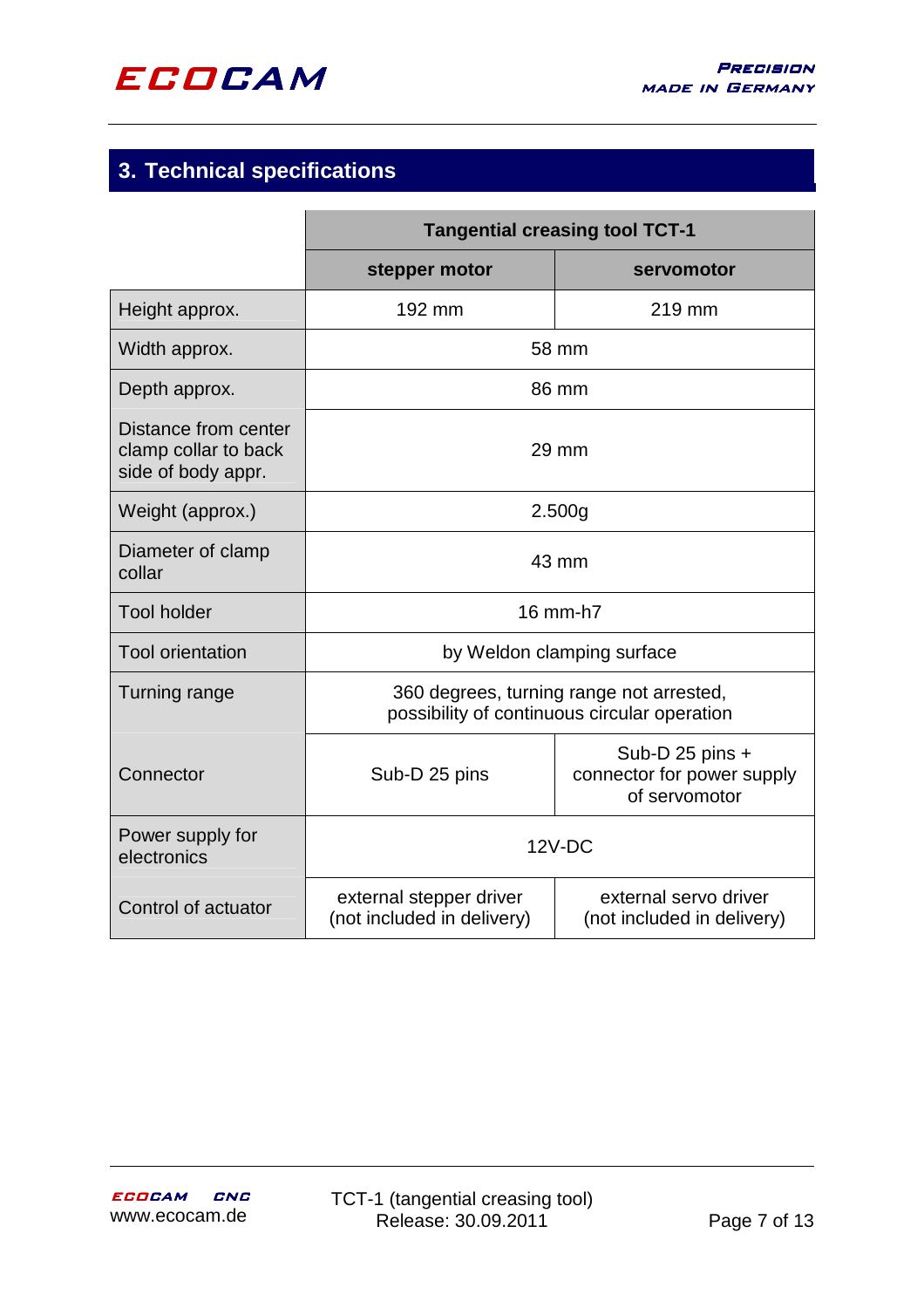

# **4. Connector assignment**

The following table 1 shows the assignment of the integrated 25-pin D-Sub connector.



# **Important security advise !**



The mechanical and electrical combination of the cutting unit and the machining system has to be done by an expert only. It is not allowed to put the unit in operation before all necessary and required country-specific safety regulations have been observed and checked carefully. Only the operator of the facility (i.e. machining system) is responsible for observing all relevant safety regulations.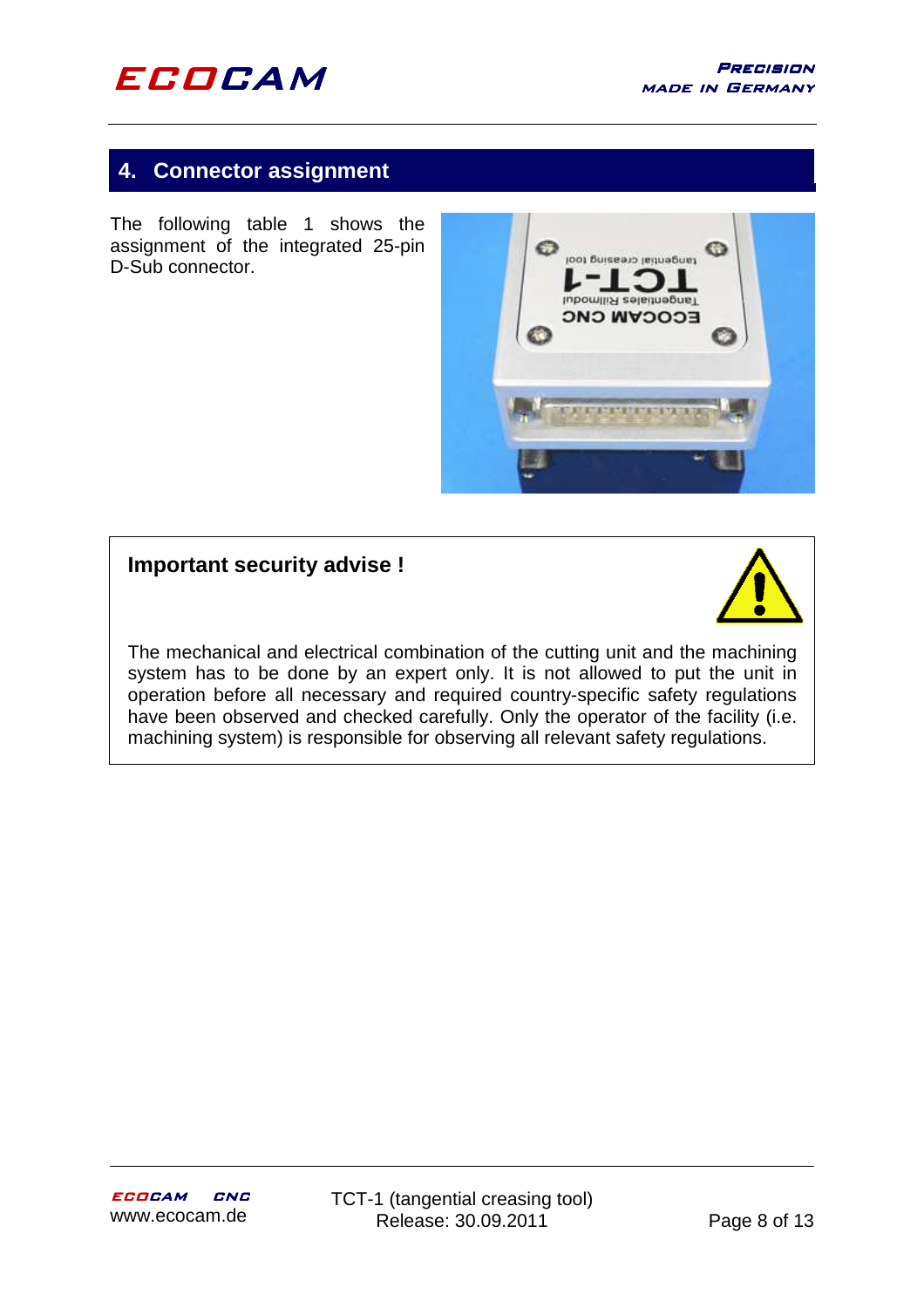

#### **Table 1: Connector assignment**

| <b>PIN</b>                   | <b>Cable colour</b>          | <b>Function / description</b>                                                                                                                                   | <b>Remark</b> |  |
|------------------------------|------------------------------|-----------------------------------------------------------------------------------------------------------------------------------------------------------------|---------------|--|
| 1                            | red                          | +12V electronics for position sensor<br>and optional motor cooler                                                                                               | A             |  |
| $\mathbf{2}$                 | brown                        | <b>Relay PIN 4</b>                                                                                                                                              | B             |  |
| 3                            | blue                         | <b>Relay PIN 5</b>                                                                                                                                              |               |  |
| $\overline{\mathbf{4}}$<br>5 | not assigned                 |                                                                                                                                                                 |               |  |
| $6\phantom{1}6$              |                              |                                                                                                                                                                 |               |  |
| $\overline{7}$               | blue-white                   | TYPE OF CONNECTION (EXTERN)<br><b>MOTOR</b>                                                                                                                     |               |  |
| 8<br>9                       | red                          | <b>BIPOLAR</b><br><b>UNIPOLAR</b><br><b>WINDING</b><br><b>LEADS</b><br><b>1WINDING SERIAL</b><br><b>PARALLEL</b><br><b>BLK</b><br>A<br>A<br>A<br><b>BLK/WHT</b> |               |  |
| 10                           |                              | $\cos$ $\pm$<br>A<br>GRN/WHT<br>A١<br><b>GRN</b>                                                                                                                | C             |  |
| 11                           | green-white                  | A\<br>B<br>$\mathsf{A}^\mathsf{A}_\mathsf{B}$<br><b>RED</b><br>В<br>B<br>В<br>RED/WHT<br>$\cos$ -C<br>B<br>BLU/WHT                                              |               |  |
| 12                           | black                        | l B/<br>B١<br>IB١<br>B<br><b>BLU</b>                                                                                                                            |               |  |
| 13                           |                              |                                                                                                                                                                 |               |  |
| 14                           | black                        | OV electronics for position sensor<br>and optional motor cooler                                                                                                 |               |  |
| 15                           | <b>Relay PIN 3</b><br>yellow |                                                                                                                                                                 | B             |  |
| 16<br>17                     | not assigned                 |                                                                                                                                                                 |               |  |
| 18                           | blue                         |                                                                                                                                                                 |               |  |
| 19                           |                              | TYPE OF CONNECTION (EXTERN)<br><b>MOTOR</b>                                                                                                                     |               |  |
| 20                           | red-white                    | <b>BIPOLAR</b><br>UNIPOLAR TWINDING SERIAL PARALLEL<br><b>WINDING</b><br><b>LEADS</b>                                                                           |               |  |
| 21                           |                              | <b>BLK</b><br>Α<br>A<br><b>BLK/WHT</b>                                                                                                                          | C             |  |
| 22                           |                              | COM -<br><b>GRN/WHT</b><br>A\<br><b>GRN</b><br> A\<br> B<br>A١                                                                                                  |               |  |
| 23                           | green                        | <b>RED</b><br>В<br>lв۰<br>в<br>B<br>RED/WHT<br>$com -$<br>B<br>BLU/WHT                                                                                          |               |  |
| 24                           | black-white                  | l B/<br>۱B/<br>IB/<br>B<br><b>BLU</b>                                                                                                                           |               |  |
| 25                           |                              |                                                                                                                                                                 |               |  |

## **The notes following on the next page must be observed carefully.**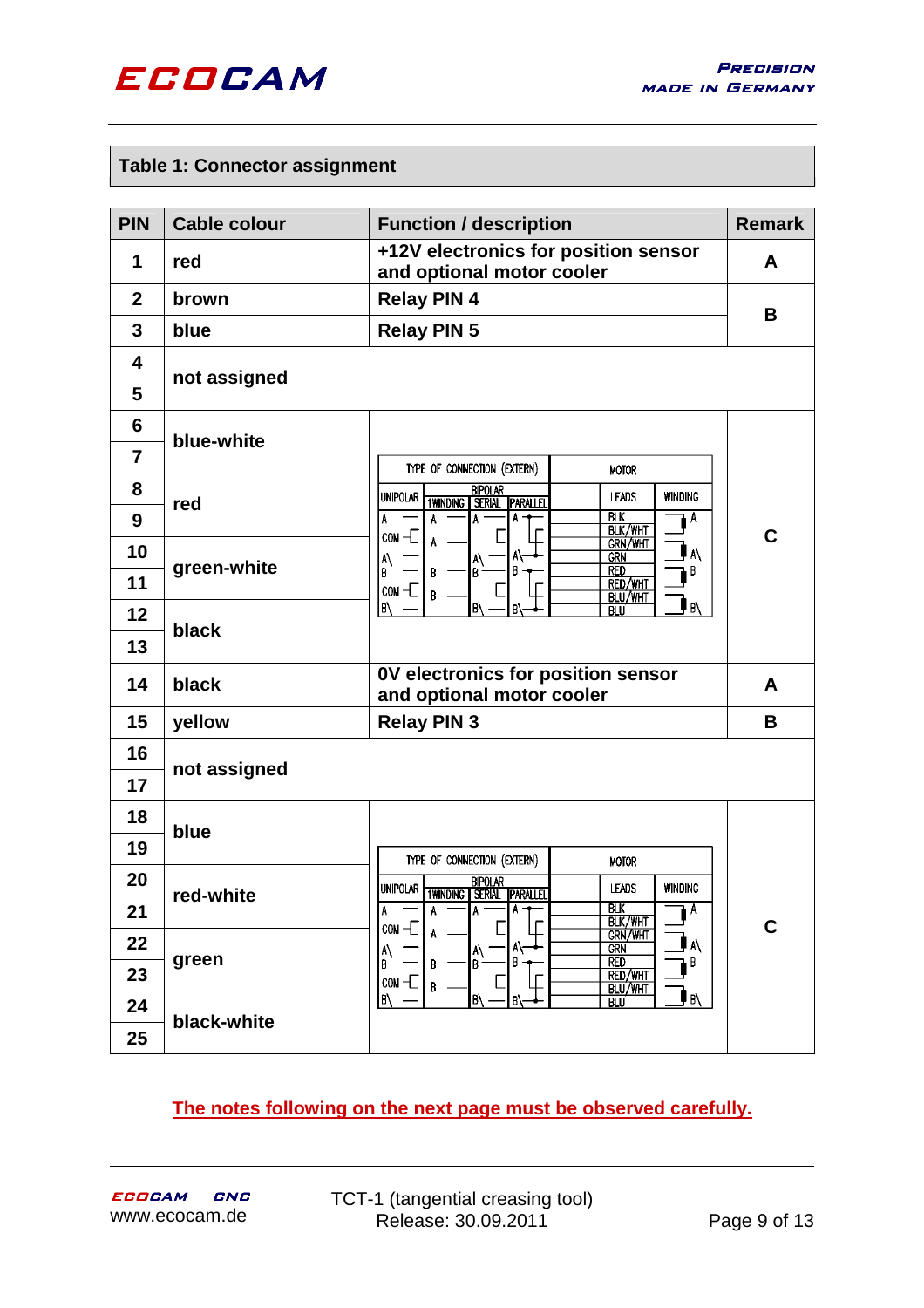#### **4.1 Remarks to the connector assignment**

| <b>Remark</b> | <b>Description</b>                                                                                                                                                                                                                                                                                                                                                                                                                                                                                                                                                             |  |  |
|---------------|--------------------------------------------------------------------------------------------------------------------------------------------------------------------------------------------------------------------------------------------------------------------------------------------------------------------------------------------------------------------------------------------------------------------------------------------------------------------------------------------------------------------------------------------------------------------------------|--|--|
| A             | The electronic system for the position sensor has to be supplied with a<br>direct current of 12V (DC). The polarity must be respected carefully<br>because otherwise electronics and/or fan may be damaged.                                                                                                                                                                                                                                                                                                                                                                    |  |  |
| B.            | The position sensor controls an integrated relay that can be used by the<br>supervising CNC controller as a limit or reference switch:<br>• Once the blade has reached the homing point during a reference<br>run, there is contact between PIN3 and PIN15 of the Sub-D<br>connector.<br>• If the blade is located outside the reference position, there is contact<br>between PIN2 and PIN15 of the Sub-D connector.<br>• Depending on the applied CNC controller, the integrated relay can<br>be used as a normally closed switch (NC) or as a normally open<br>switch (NO). |  |  |
| C             | The connection of the stepper motor depends on the driver used. The<br>following documentation has to be observed carefully.                                                                                                                                                                                                                                                                                                                                                                                                                                                   |  |  |

# **Warning !**



The electrical and mechanical connection of the processing unit has to be done with utmost accuracy by an expert only. It is not allowed to put the unit in operation before all necessary and required country-specific safety regulations have been observed and checked carefully. Only the operator of the facility (i.e. machining system) is responsible for observing all relevant safety regulations.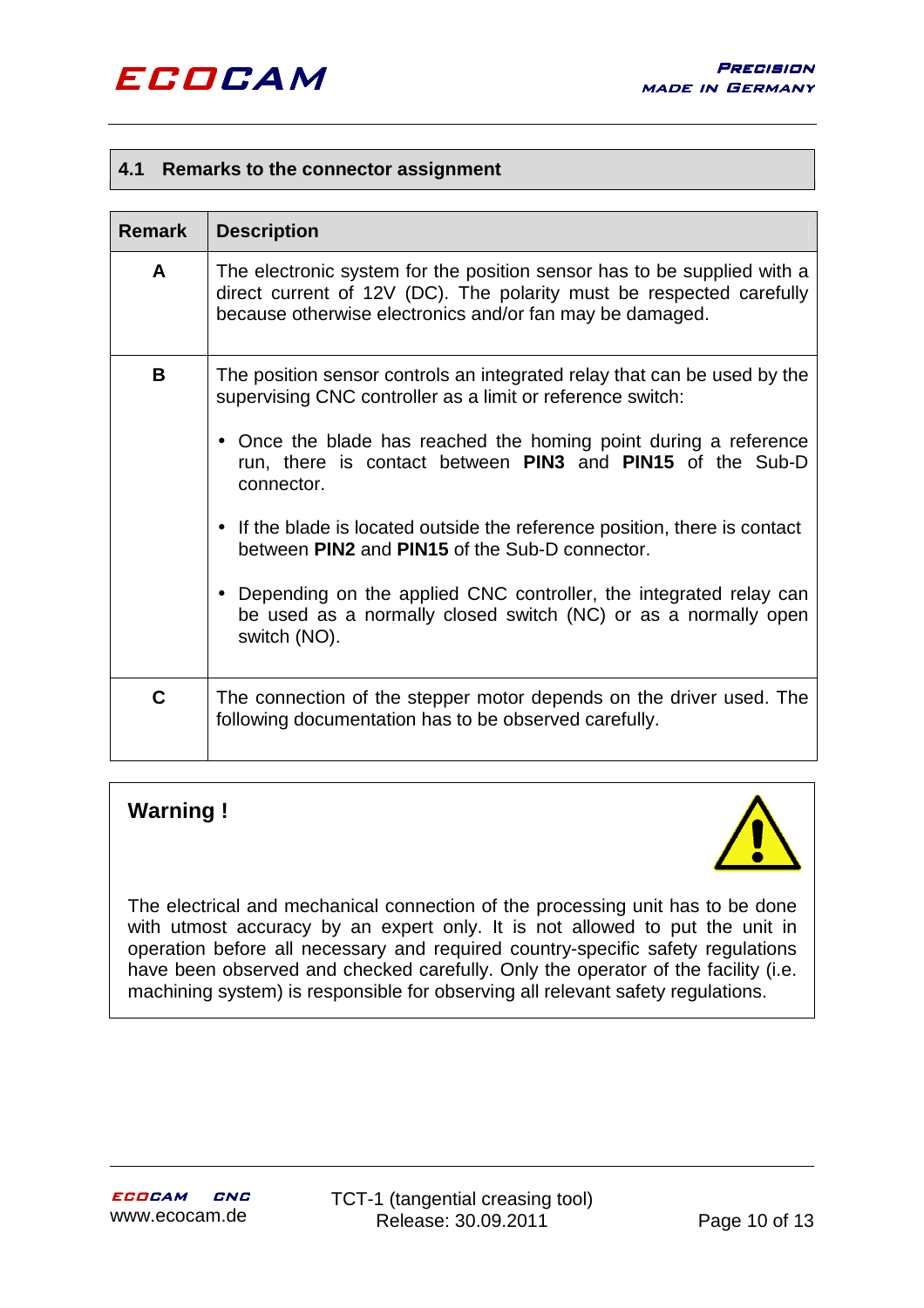

#### **4.2 Stepper motor specifications**

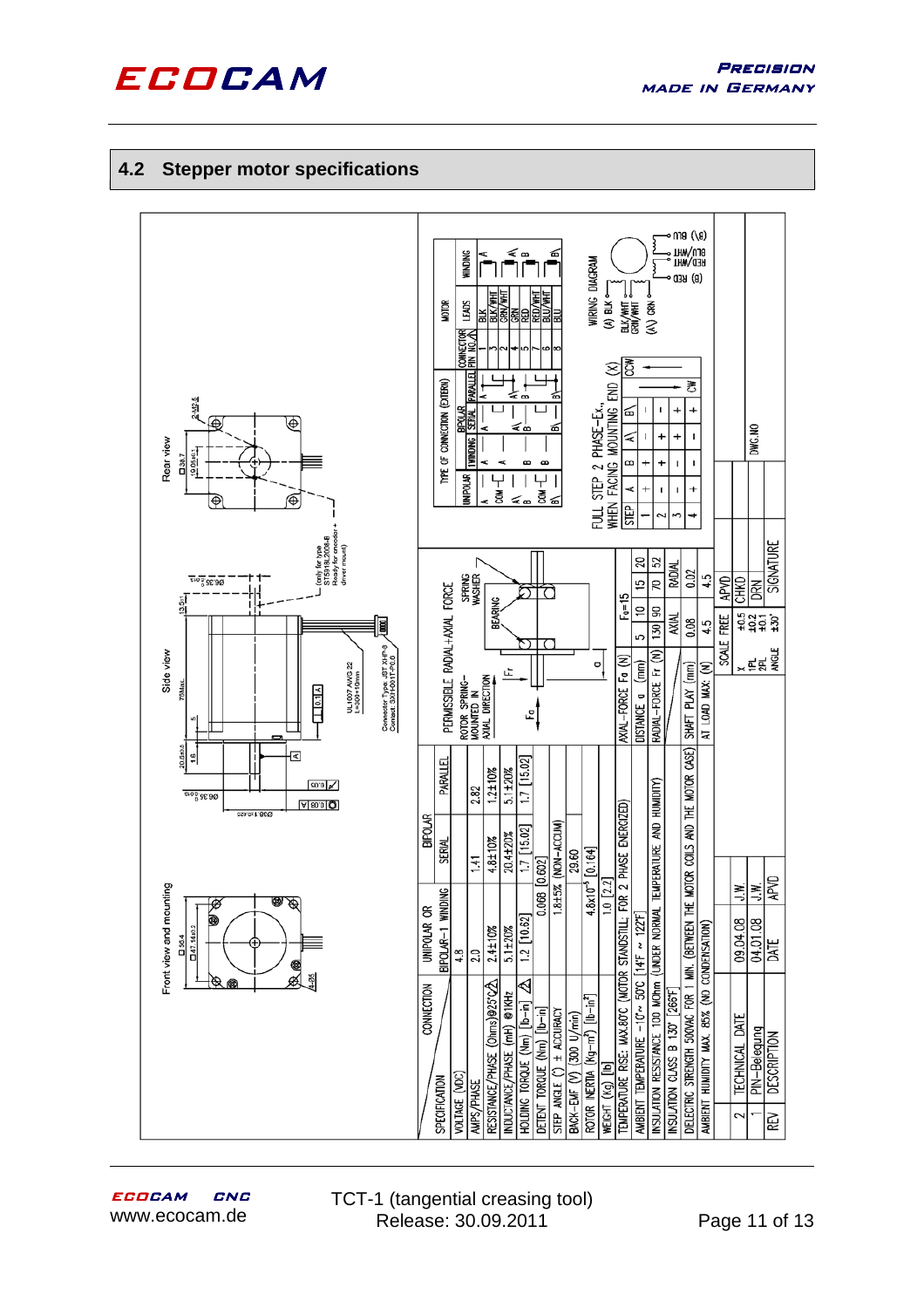

# **5. Accessories**

| <b>Article</b><br>No. | <b>Description</b>                                                                                                         |  |
|-----------------------|----------------------------------------------------------------------------------------------------------------------------|--|
| 260010                | Tool holder type KR for creasing wheels with<br>ball bearings (image includes creasing<br>wheel)                           |  |
| 260110                | <b>B12</b> Creasing wheel for cardboard 2pt<br>D=24mm; equipped with 2 ball bearings                                       |  |
| 260120                | <b>B14</b> Creasing wheel for cardboard 3pt<br>D=24mm; equipped with 2 ball bearings                                       |  |
| 260130                | <b>B16</b> Creasing wheel for cardboard 4pt<br>D=24mm; equipped with 2 ball bearings                                       |  |
| 260210                | <b>B22</b> Creasing wheel for corrugated<br>cardboard type E / type F (E/F flute)<br>D=24mm; equipped with 2 ball bearings |  |